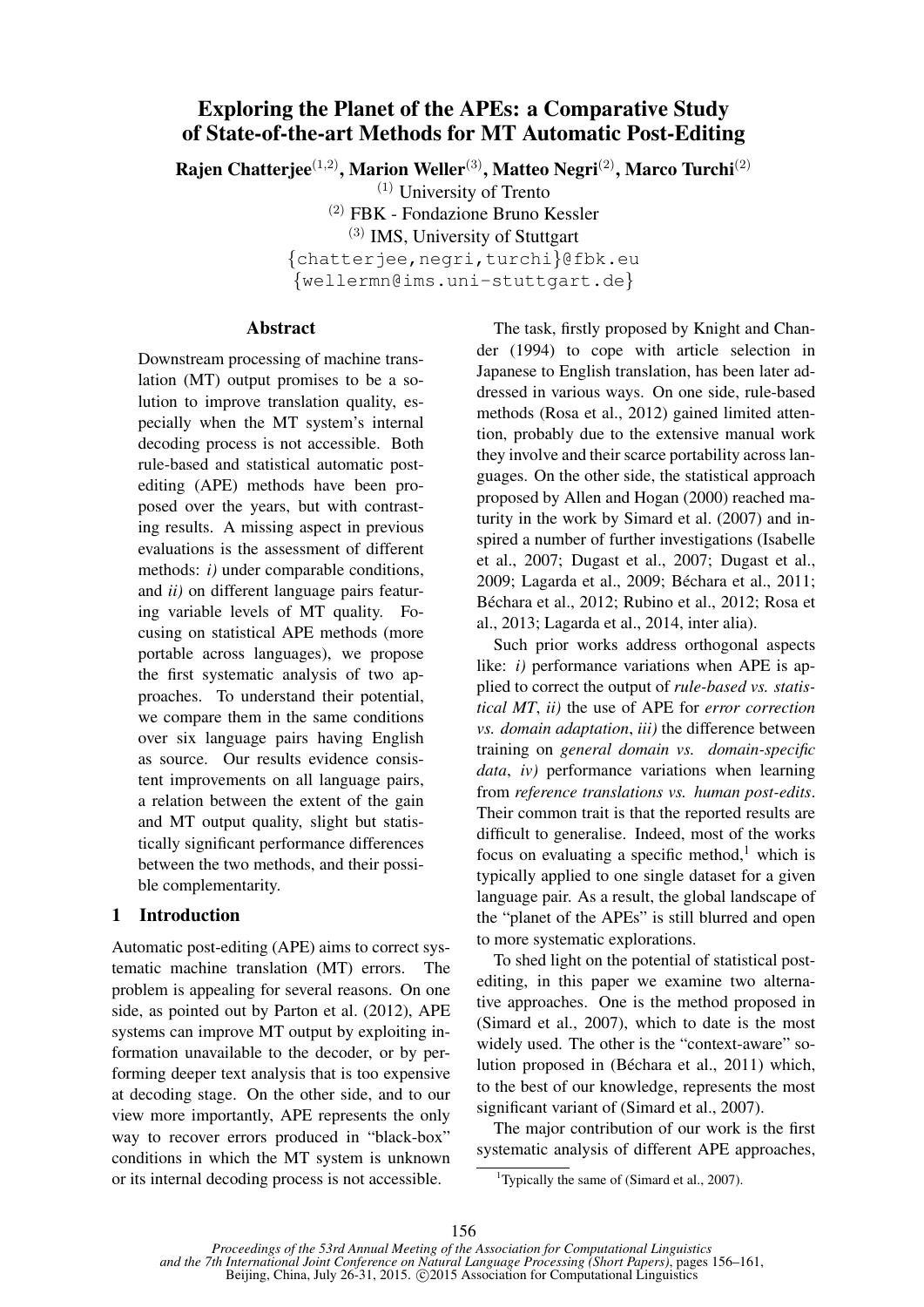which are tested in controlled conditions over several language pairs. To ensure the soundness of the analysis, our experimental setup consists of a dataset composed of the same English source sentences with automatic translations into six languages and respective manual post-edits by professional translators. Overall, this represents the ideal condition to complement prior research with the missing answers to questions like:

Q1: *Does APE yield consistent MT quality improvements across different language pairs?*

Q2: *What is the relation between the original MT output quality and the APE results?*

Q3: *Which of the two analysed APE methods has the highest potential?*

# 2 Statistical APE methods

The two methods we analyse follow the same "statistical phrase-based post-editing" strategy outlined by Simard et al. (2007), but differ in the way data is represented. Let's give them a closer look.

#### 2.1 Method 1 (Simard et al., 2007)

The underlying idea is that APE components can be trained in the same way in which statistical MT systems are developed – *i.e.* starting from "parallel data". Since the goal is to transform rough MT output into its correct version, parallel data consists of MT output as source texts and correct (human quality) sentences as target. In (Simard et al., 2007) these are used to train a phrase-based MT system, which is then applied to correct the output of a commercial rule-based MT system.

Positive evaluation results are reported on English-French, and even better ones on French-English data. In both cases, statistical APE yields significant BLEU and TER improvements over the original MT output. However, since training and test data for the two language directions are different (in content and size), the measured performance variations cannot be directly ascribed to the effectiveness of the method in the two settings.

# 2.2 Method 2 (Béchara et al., 2011)

One limitation of the "monolingual translation" approach proposed in (Simard et al., 2007) is that the basic statistical APE pipeline is only trained on data in the target language (F), disregarding information about the source language (E): Correction

rules learned from  $(f', f)$  pairs<sup>2</sup> lose the connection between the translated words (or phrases) and the corresponding source terms  $(e)$ . This implies that information lost or distorted in the translation process is out of the reach of the APE component, and the resulting errors are impossible to recover.

To cope with this issue, Béchara et al.  $(2011)$ propose a "context-aware" variant to represent the data. For each word  $f'$ , the corresponding source word (or phrase)  $e$  is identified through word alignment and used to obtain a joint representation  $f' \#e$ . The result is an intermediate language  $F' \# E$  that represents the new source side of the parallel data used to train the statistical APE component. Though in principle more precise, this method can be affected by two problems. First, preserving the source context comes at the cost of a larger vocabulary size and, consequently, higher data sparseness. While the basic statistical APE pipeline combines and exploits the counts of all the co-occurrences of  $f'$  and  $f$ in the parallel data, its context-aware variant considers each  $f' \#e_i$  as a separate term, thus breaking down the co-occurrence counts of  $f'$  and  $f$ into smaller numbers. Second, all these counts can be influenced by word alignment errors. To cope with data sparseness and unreliable word alignment, Béchara et al. (2011) experiment with different thresholds set on word alignment strengths to filter context information. In particular, they discard the  $(f' \# e, f)$  pairs in which the  $f' \# e$  alignment score is smaller than the threshold.

The approach, applied to correct the output of a statistical phrase-based MT system, achieves ambiguous evaluation results. On French-English, significant improvements up to 2 BLEU points are observed both over the baseline (the original MT output) and the basic method of Simard et al. (2007). On English-French, however, performance slightly drops. Moreover, follow-up experiments with the same method (Béchara, 2014) did not confirm these results. *In light of these ambiguous results and the lack of a systematic comparison between the two APE methods, our objective is to replicate them*<sup>3</sup> *for a fair comparison in a controlled evaluation setting involving different lan-*

<sup>&</sup>lt;sup>2</sup>Here,  $f'$  and  $f$  respectively stand for the rough MT output and its correct version in the foreign language F.

<sup>&</sup>lt;sup>3</sup>This is done based on the description provided by the published works. Discrepancies with the actual methods are possible, due to our misinterpretation or to wrong guesses about details that are missing in the papers.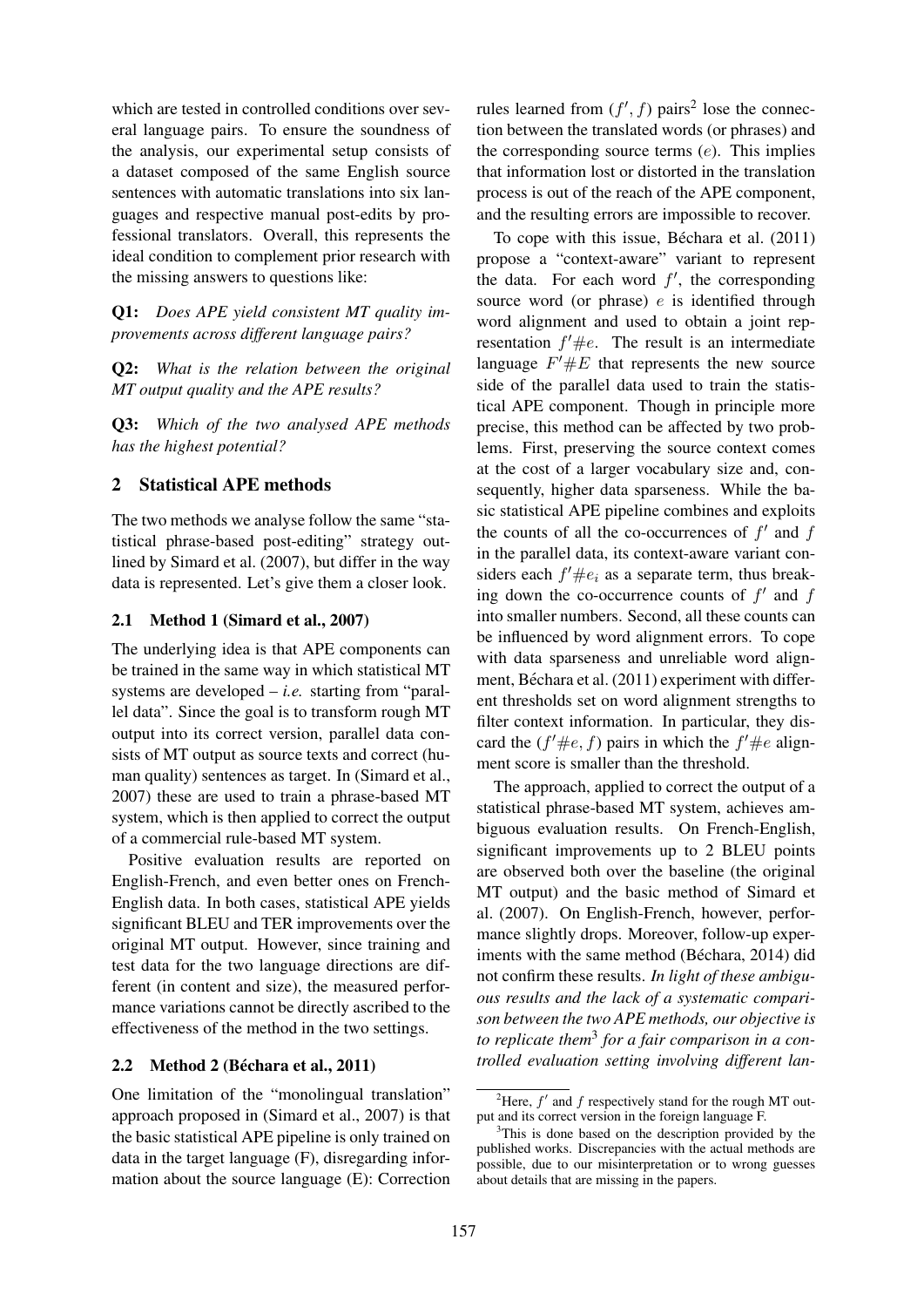*guage pairs.*

#### 2.3 Reimplementing the two methods

To obtain the statistical APE pipeline that represents the backbone of both methods we used a phrase-based Moses system (Koehn et al., 2007). Our training data (see Section 3) consists of (*source*, *MT output*, *post-edition*) triplets for six language pairs having English as source. While Method 1 uses only the last two elements of the triplet, all of them play a role in the context-aware Method 2. Apart from the different data representation, the training process is identical.

Translation and reordering models were estimated following the Moses protocol with default setup using MGIZA++ (Gao and Vogel, 2008) for word alignment.<sup>4</sup> For language modeling we used the KenLM toolkit (Heafield, 2011) for standard  $n$ -gram modeling with an  $n$ -gram length of 5. The APE system for each target language was tuned on comparable development sets (see below), optimizing TER with Minimum Error Rate Training (Och, 2003) using the post-edited sentences as references.

#### 3 Experiments

Some lessons learned from prior works on statistical APE methods (Béchara, 2014) include: *i)* learning from human post-edits is more effective than learning from (independent) reference translations, *ii)* learning from (and applying APE to) domain-specific data is more promising than working on general-domain data, *iii)* correcting the output of rule-based MT systems is easier than improving translations from statistical MT. Our work capitalizes on these findings (we learn from domain-specific post-edited data and apply APE to statistical MT), but fills a gap of previous research: a fair comparative study between different methods in controlled conditions. The key enabling factor is the availability, for the first time, of data consisting of the *same source sentences*, *machinetranslated in several languages* and *post-edited by professional translators*.

Data. We experiment with the Autodesk Post-Editing Data corpus,<sup>5</sup> which predominantly covers the domain of software user manuals. English

Autodesk-PostEditing

| Lang. | No.     | Vocab.      | No.    |  |
|-------|---------|-------------|--------|--|
|       | tokens  | <b>Size</b> | Lemmas |  |
| En    | 210,491 | 10,727      | 8,260  |  |
| Cs    | 202,475 | 16,716      | 10,137 |  |
| De    | 211,149 | 17,563      | 14,368 |  |
| Es    | 252,020 | 11,075      | 6,683  |  |
| Fr    | 263,690 | 10,928      | 7,213  |  |
| It    | 239,912 | 10,703      | 6,549  |  |
| Pl    | 206,016 | 17,027      | 10,430 |  |

Table 1: Data statistics for each language.

sentences are translated into several languages (30K to 410K translations per language) with Autodesk's in-house MT system (Zhechev, 2012) and post-edited by professional translators.

Our experiments are run on six language pairs having English as source and Czech, German, Spanish, French, Italian and Polish as target. To set up our controlled environment, we extract all the (*source*, *MT output*, *post-edition*) triplets sharing the same source (En) sentences across all language pairs. Table 1 provides some statistics about the resulting *tri-parallel* corpora. After random shuffling the triplets, we create training (12.2K triplets), development  $(2K)$  and test data  $(2K)$ sharing exactly the same source sentences across languages. Training and evaluation of our APE systems are performed on true-case data.

To guarantee similar experimental conditions in the six language settings, we also train comparable target language models from external data (indeed, the 12.2K post-edits would not be enough to train reliable LMs). We build our LMs from approximately 2.5M translations of the same English sentences collected from Europarl (Koehn, 2005), DGT-Translation Memory (Steinberger et al., 2012), JRC Acquis (Steinberger et al., 2006), OPUS IT (Tiedemann, ) and other Autodesk data common to all languages.

Evaluation metric. We evaluate the APE methods based on their capability to reduce the distance between the MT output and a correct (fluent and adequate) translation. As a measure of the amount of the editing operations needed for the correction, TER and HTER (Snover et al., 2006) fit for our purpose. TER and HTER measure the minimum edit distance between the MT output and its cor-

<sup>&</sup>lt;sup>4</sup>In Method 1, MGIZA++ is used to align  $f'$  and  $f$ . In Method 2 it is used to align  $f'$  and e, and then  $f' \#e$  and f. <sup>5</sup>https://autodesk.app.box.com/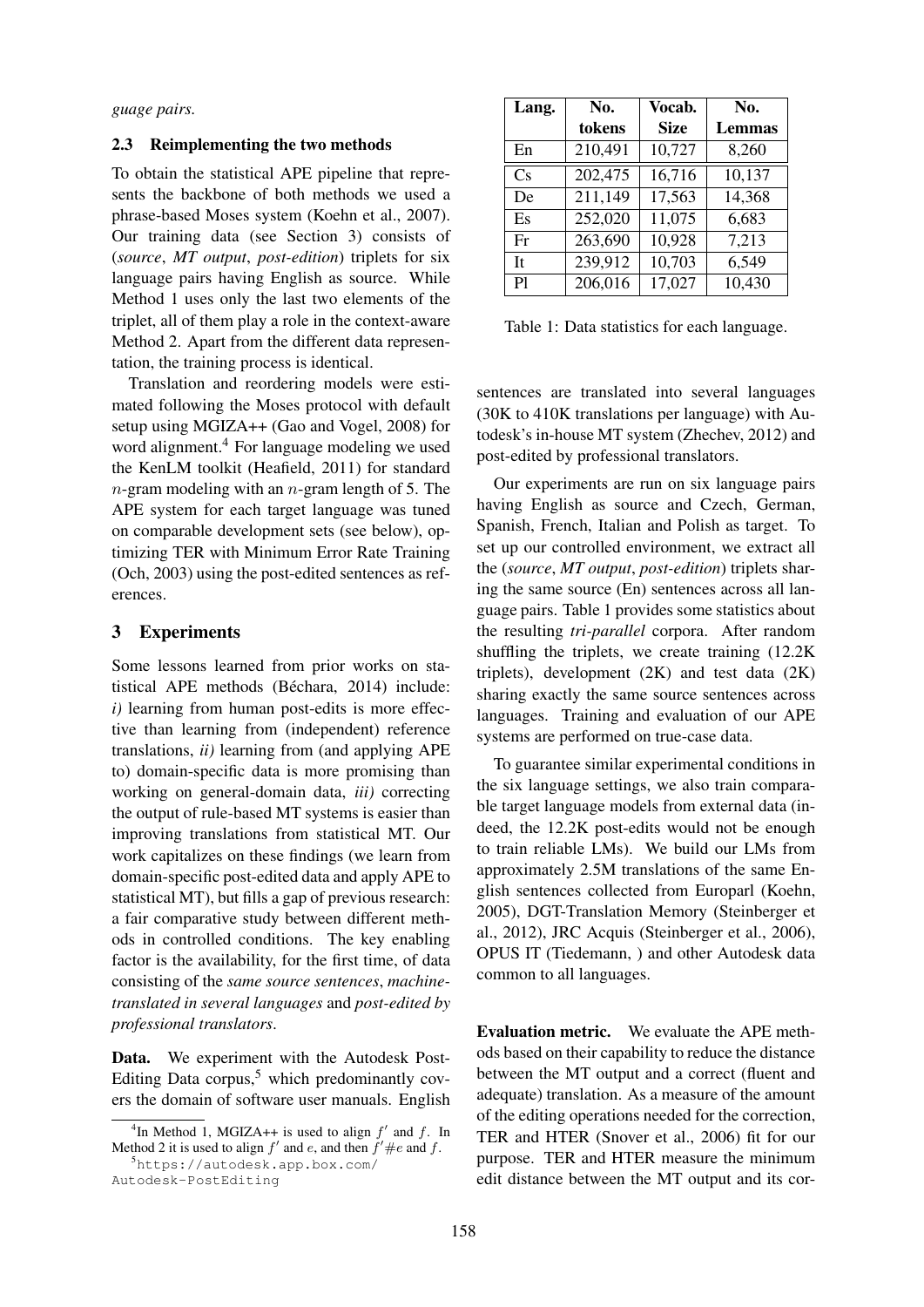|              | <b>MT</b> Baseline | <b>Method 1</b> |         |             | <b>Method 2</b> |         |             | Oracle     |
|--------------|--------------------|-----------------|---------|-------------|-----------------|---------|-------------|------------|
|              | TER                | TER             |         | % Reduction | TER             |         | % Reduction | <b>TER</b> |
| <b>En-De</b> | 46.46              | 43.07           | $-3.39$ | 7.3         | $42.79*$        | $-3.67$ | 7.9         | 40.17      |
| $En-Cs$      | 44.06              | 39.38           | $-4.68$ | 10.62       | $39.10*$        | $-4.96$ | 11.25       | 36.32      |
| En-Pl        | 43.02              | 38.24           | $-4.78$ | 11.11       | $37.75*$        | $-5.27$ | 12.25       | 35.05      |
| En-It        | 34.44              | 30.43           | $-4.01$ | 11.64       | $30.13*$        | $-4.31$ | 12.55       | 28.33      |
| $En-Fr$      | 32.76              | 29.70           | $-3.06$ | 9.34        | 29.51           | $-3.25$ | 9.92        | 27.12      |
| $En-Es$      | 30.90              | 26.69           | $-4.21$ | 13.62       | $26.35*$        | $-4.55$ | 14.72       | 24.34      |

Table 2: Performance of the MT baseline and the APE methods for each language pair. Results for Method 2 marked with the "\*" symbol are statistically significant compared to Method 1.

rect version.<sup>6</sup> This can be either a reference translation created independently from the MT output (TER) or a human post-edition obtained by manually correcting the MT output (HTER). For the sake of simplicity, henceforth we will use the term TER to refer to both situations (though, when measuring the distance between the MT output and its human post-edition the actual metric is the HTER).

Baseline. Similar to all previous works on APE, our baseline is the MT output *as is*. Hence, baseline scores for each language pair correspond to the TER computed between the original MT output (produced by the "black-box" Autodesk inhouse system) and the human post-edits.

### 4 Results

Table 2 lists our results, with language pairs ordered according to the respective baseline TER. The positive answer to Q1 (*"Does APE yield consistent improvements to MT output?"*) is evident: both APE methods consistently improve MT quality on all language pairs. TER reductions range from 3.06 to 5.27 points. Quality improvements are statistically significant at  $p < 0.05$ , measured by bootstrap test (Koehn, 2004).

In answer to Q2 (*"What is the relation between original MT quality and APE results?"*), our controlled experiments evidence for the first time in APE research that the higher the MT quality, the higher is the improvement, *i.e.* percentage of error reduction, yielded by the APE methods. On one side, this interesting result may seem counterintuitive because a larger room for improvement

is expected for sentences of poor quality. On the other side, it reveals that learning from (and correcting) noisy data affected by many errors is particularly difficult for statistical APE methods. This finding is violated by En-Fr, for which a reasonably good MT quality does not induce a gain in performance comparable to language pairs featuring similar MT TER (En-It and En-Es). On further analysis of the data, we notice that all the target languages except French keep a coherent behaviour with respect to the domain-specific English terms, which are always either preserved (It) or translated (other languages). Instead, French shows an alternation between the two conducts. One example is the English word "*workflow*", which appears in the French post-editions both *as is* (21 sentences) and translated into "*flux de travail*" (34 sentences). In contrast, in the other language directions all the occurrences of '*workflow*" are either translated or kept in English. These frequent ambiguities are difficult to manage (especially if the two forms occur a similar number of times in the training data), and might motivate the smaller quality gains observed on En-Fr compared to the other language pairs.

In answer to Q3 (*"Which method has the highest potential?"*), we observe slight TER reductions when moving from Method 1 to its "contextaware" variant.<sup>7</sup> Although small (from 0.19 to 0.49 TER points), such gains are statistically significant ( $p < 0.05$ ), except for En-Fr ( $p < 0.07$ ). This suggests that linking the MT words to the source terms can help to recover adequacy errors that are out of the reach of Method 1.

To better understand to what extent the two methods behave differently, we calculated the results of an *Oracle* system, similar to the one pro-

 ${}^{6}$ Edit distance is calculated as the number of edits (word insertions, deletions, substitutions, and shifts) divided by the number of words in the correct translation. Lower TER/HTER values indicate better MT quality.

<sup>&</sup>lt;sup>7</sup>Filtering the context information with thresholds between 0.6 and 0.8 leads to the best results for all languages.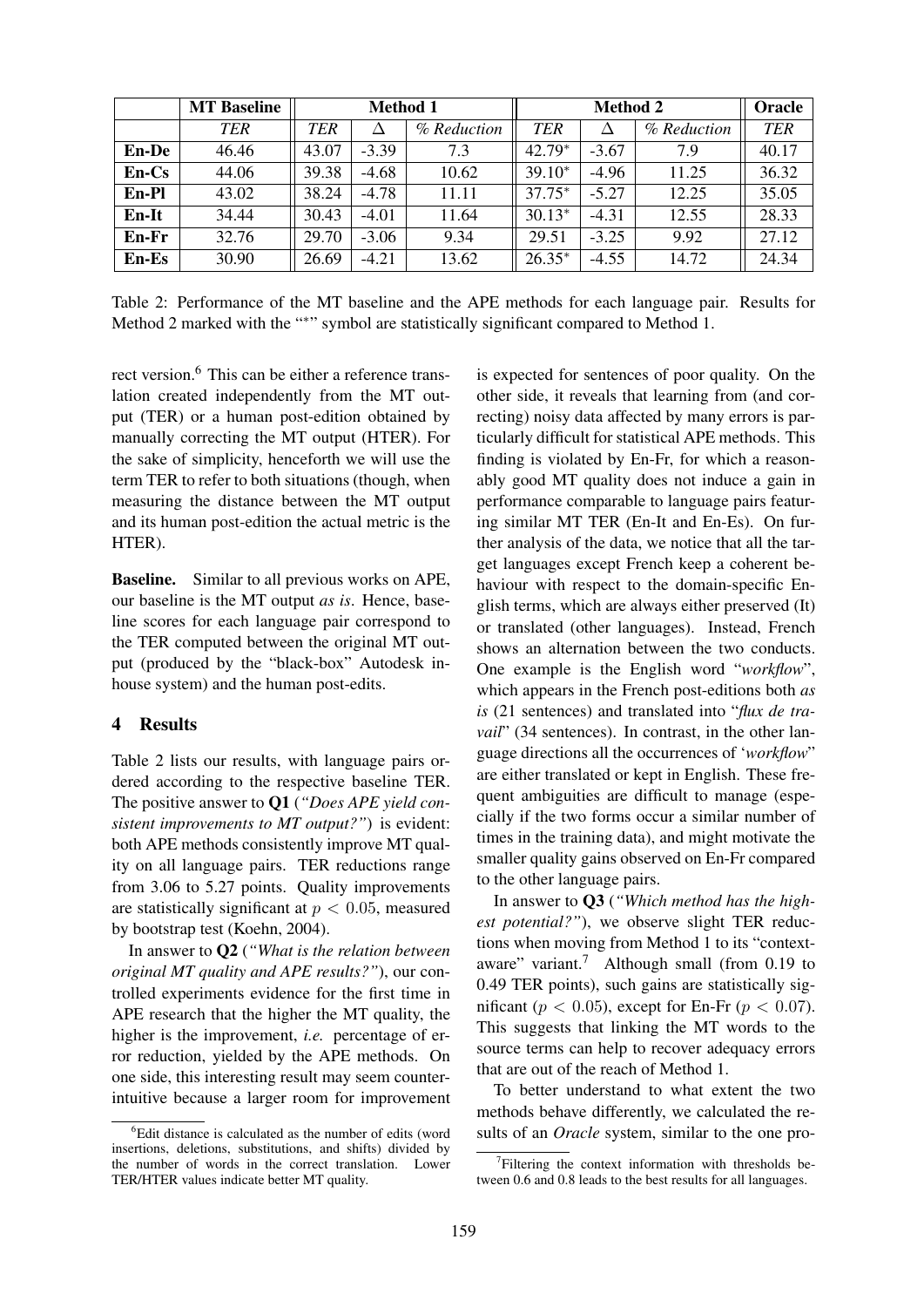posed by Rubino et al. (2012), defined by selecting for each test sentence the best post-edit (lower TER) produced by two approaches. As shown in the last column of Table 2, such an oracle achieves a significant TER reduction (from 1.8 to 2.78 points) for all the language pairs. We interpret such gains as clues of a possible complementarity between the two methods, which is worth to investigate.

As mentioned in Section 2.2, an advantage of Method 1 is its robust estimation of translation parameters. In contrast, by exploiting contextual information from the source, Method 2 is more precise but potentially affected by data sparsity issues due to its highly increased vocabulary. In an attempt to use a less sparse model at the level of word alignment, we trained a SMT system based on the context-aware representation of Method 2  $(f' \# e)$ , but with word alignment computed on the representation of Method 1  $(f')$ . Applying this method to the three language pairs for which the two original methods achieved the lowest TER reductions (*i.e.* En-De, En-Fr and En-Cs) shows that this simple way to combine Methods 1 and 2 is able to produce a TER decrement of 0.75 (42.04) for En-De, 0.60 (38.50) for En-Cs and 0.53 (28.98) for En-Fr. This seems to validate our intuition about the possible complementarity of Methods 1 and 2, suggesting a promising direction for future work.

# 5 Conclusions

We explored the "planet of the APEs" in ideal conditions (quantity and quality of data) and with the right equipment (state-of-the-art methods). The data available (the same English sentences, machine-translated in six languages and post-edited by professional translators) allowed us to compare for the first time different approaches in a fair setting (*our first contribution*). The two methods we analysed allowed us to measure consistent improvements on all language pairs (TER reductions from 7.3% to 14.7% – *second contribution*), and to observe interesting relations between the extent of the gain and the original MT output quality (the higher the quality, the higher the gain yield by APE – *third contribution*). This first study represents a good starting point for future quests. A promising direction to explore is the possible complementarity between the two methods and the room for mutual improvement. Now we just have a glimpse of the path (higher oracle results, slight gains with a first combination method – *fourth contribution*), but positive preliminary results confirm its existence.

To encourage the replication of our experiments by other researchers and the reuse of the selected Autodesk data for benchmarking purposes in the same setting, the scripts developed in this work have been publicly released. They can be downloaded from: https: //bitbucket.org/turchmo/apeatfbk/ src/master/papers/ACL2015/.

#### Acknowledgements

This work has been partially supported by the ECfunded H2020 project QT21 (grant agreement no. 645452). The work of Marion Weller was supported by the FBK-HLT Summer Internship Program 2014. The authors would like to thank Dr. Ventsislav Zhechev for his support with the Autodesk Post-Editing Data corpus.

#### References

- Jeffrey Allen and Christopher Hogan. 2000. Toward the Development of a Post Editing Module for Raw Machine Translation Output: A Controlled Language Perspective. In *Third International Controlled Language Applications Workshop (CLAW-00)*, pages 62–71.
- Hanna Béchara, Yanjun Ma, and Josef van Genabith. 2011. Statistical Post-Editing for a Statistical MT System. In *Proceedings of the 13th Machine Translation Summit*, pages 308–315, Xiamen, China, September.
- Hanna Béchara, Raphaël Rubino, Yifan He, Yanjun Ma, and Josef Genabith. 2012. An Evaluation of Statistical Post-Editing Systems Applied to RBMT and SMT Systems. In *Proceedings of COLING 2012*, pages 215–230, Mumbai, India.
- Hanna Béchara. 2014. Statistical Post-editing and Quality Estimation for Machine Translation Systems. *M.Sc. Thesis, Dublin City University, Dublin*.
- Loïc Dugast, Jean Senellart, and Philipp Koehn. 2007. Statistical Post-editing on SYSTRAN's Rule-based Translation System. In *Proceedings of the Second Workshop on Statistical Machine Translation*, StatMT '07, pages 220–223, Stroudsburg, PA, USA.
- Loïc Dugast, Jean Senellart, and Philipp Koehn. 2009. Statistical Post Editing and Dictionary Extraction: Systran/Edinburgh Submissions for ACL-WMT2009. In *Proceedings of the Fourth Workshop on Statistical Machine Translation*, pages 110–114, Athens, Greece.